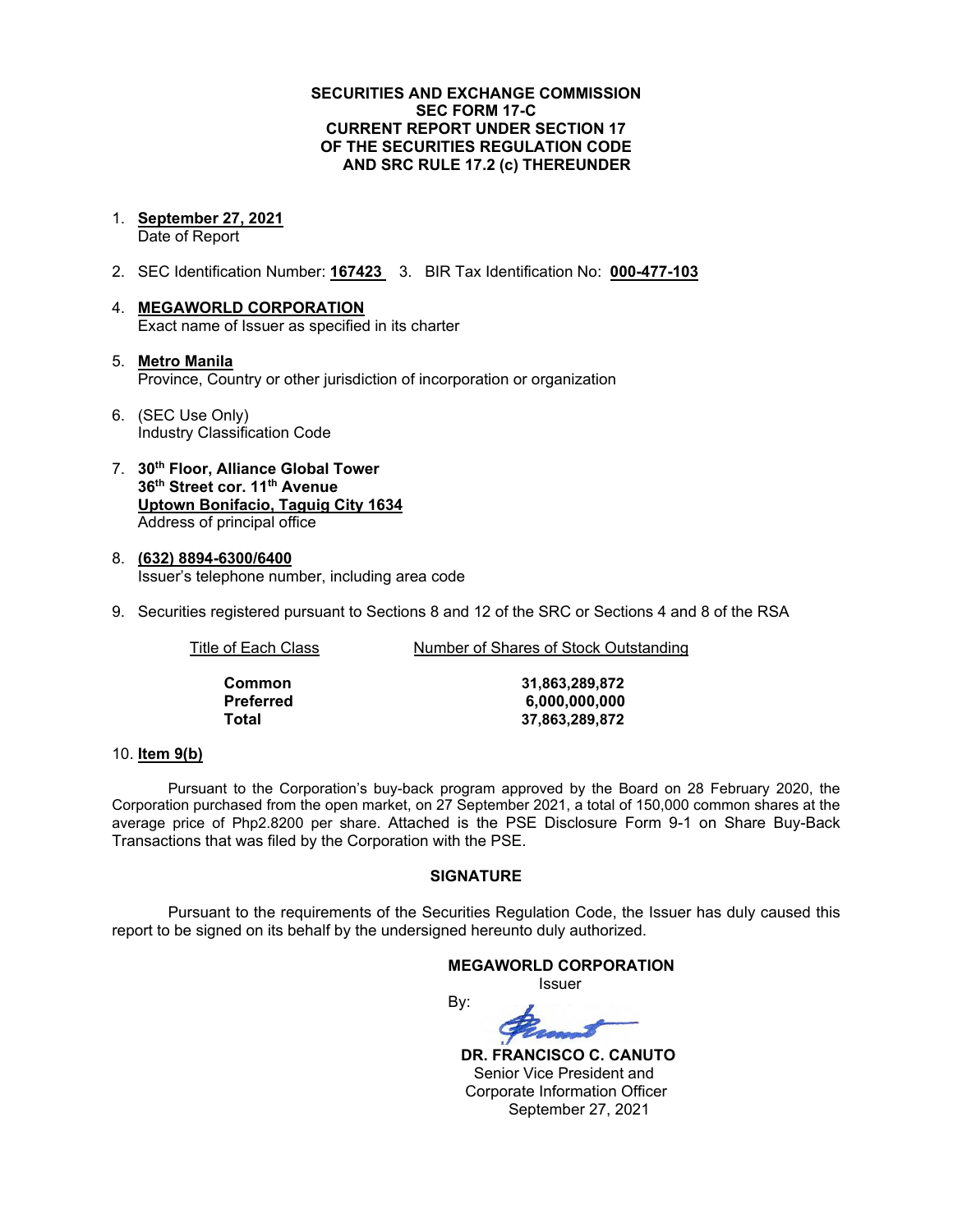# **SECURITIES AND EXCHANGE COMMISSION SEC FORM 17-C**

# **CURRENT REPORT UNDER SECTION 17 OF THE SECURITIES REGULATION CODE AND SRC RULE 17.2(c) THEREUNDER**

| Sep 27, 2021                                                                       | 1. Date of Report (Date of earliest event reported)                                                                                     |
|------------------------------------------------------------------------------------|-----------------------------------------------------------------------------------------------------------------------------------------|
| 2. SEC Identification Number                                                       |                                                                                                                                         |
| 167423                                                                             |                                                                                                                                         |
| 3. BIR Tax Identification No.                                                      |                                                                                                                                         |
| 000-477-103                                                                        |                                                                                                                                         |
|                                                                                    | 4. Exact name of issuer as specified in its charter                                                                                     |
| <b>MEGAWORLD CORPORATION</b>                                                       |                                                                                                                                         |
|                                                                                    | 5. Province, country or other jurisdiction of incorporation                                                                             |
| <b>Metro Manila</b>                                                                |                                                                                                                                         |
|                                                                                    | 6. Industry Classification Code(SEC Use Only)                                                                                           |
| 7. Address of principal office<br><b>Taguig City</b><br><b>Postal Code</b><br>1634 | 30th Floor, Alliance Global Tower, 36th Street cor. 11th Avenue, Uptown Bonifacio,<br>8. Issuer's telephone number, including area code |
| (632) 8894-6300/6400                                                               |                                                                                                                                         |
|                                                                                    | 9. Former name or former address, if changed since last report                                                                          |
| N/A                                                                                |                                                                                                                                         |
|                                                                                    | 10. Securities registered pursuant to Sections 8 and 12 of the SRC or Sections 4 and 8 of the RSA                                       |
| <b>Title of Each Class</b>                                                         | Number of Shares of Common Stock Outstanding and Amount of Debt Outstanding                                                             |
| Common                                                                             | 31,863,289,872                                                                                                                          |
| Preferred                                                                          | 6,000,000,000                                                                                                                           |
|                                                                                    | 11. Indicate the item numbers reported herein                                                                                           |
| Item $9(b)$                                                                        |                                                                                                                                         |

The Exchange does not warrant and holds no responsibility for the veracity of the facts and representations contained in all corporate disclosures, including financial reports. All data contained herein are prepared and submitted by the disclosing party to the Exchange, and are disseminated solely for purposes of information. Any questions on the data contained herein should be addressed directly to the Corporate Information Officer of the disclosing party.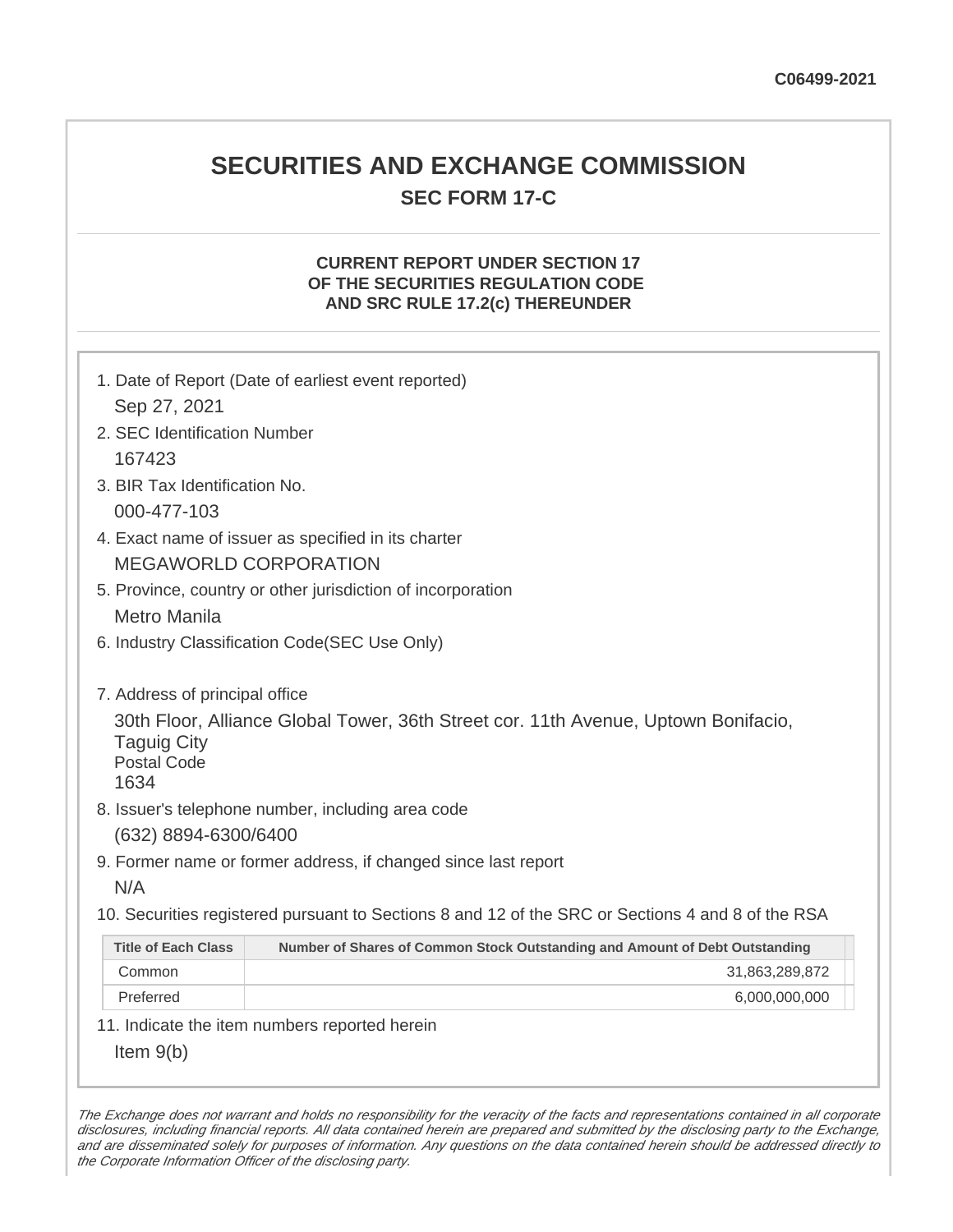

# **Megaworld Corporation MEG**

# **PSE Disclosure Form 9-1 - Share Buy-Back Transactions References: Section 9 of the Revised Disclosure Rules**

**Subject of the Disclosure**

Share Buy-Back Transactions

**Background/Description of the Disclosure**

Pursuant to the Corporation's buy-back program approved by the Board on 28 February 2020, the Corporation purchased from the open market, on 27 September 2021, a total of 150,000 common shares at the average price of Php2.8200 per share.

## **Type of Securities**

- **☑** Common
- □ Preferred N/A
- D Others N/A

### **Details of Share Buy-Back Transaction(s)**

| Date of Transaction | Number of Shares Purchased | <b>Price Per Share</b> |
|---------------------|----------------------------|------------------------|
| Sep 27, 2021        | 50,000                     | 2.8300                 |
| Sep 27, 2021        | 50.000                     | 2.8200                 |
| Sep 27, 2021        | 50.000                     | 2.8100                 |
|                     | 150,000                    |                        |

#### **Effects on Number of Shares**

|                             | <b>Before</b>  | After          |
|-----------------------------|----------------|----------------|
| <b>Outstanding Shares</b>   | 31,863,439,872 | 31,863,289,872 |
| <b>Treasury Shares</b>      | 507,426,000    | 507,576,000    |
|                             |                |                |
| <b>Cumulative Number of</b> |                |                |

| <b>Cultiviative Nutfliper OF</b> |             |
|----------------------------------|-------------|
| <b>Shares Purchased to</b>       | 377.656.000 |
| Date <sup>1</sup>                |             |